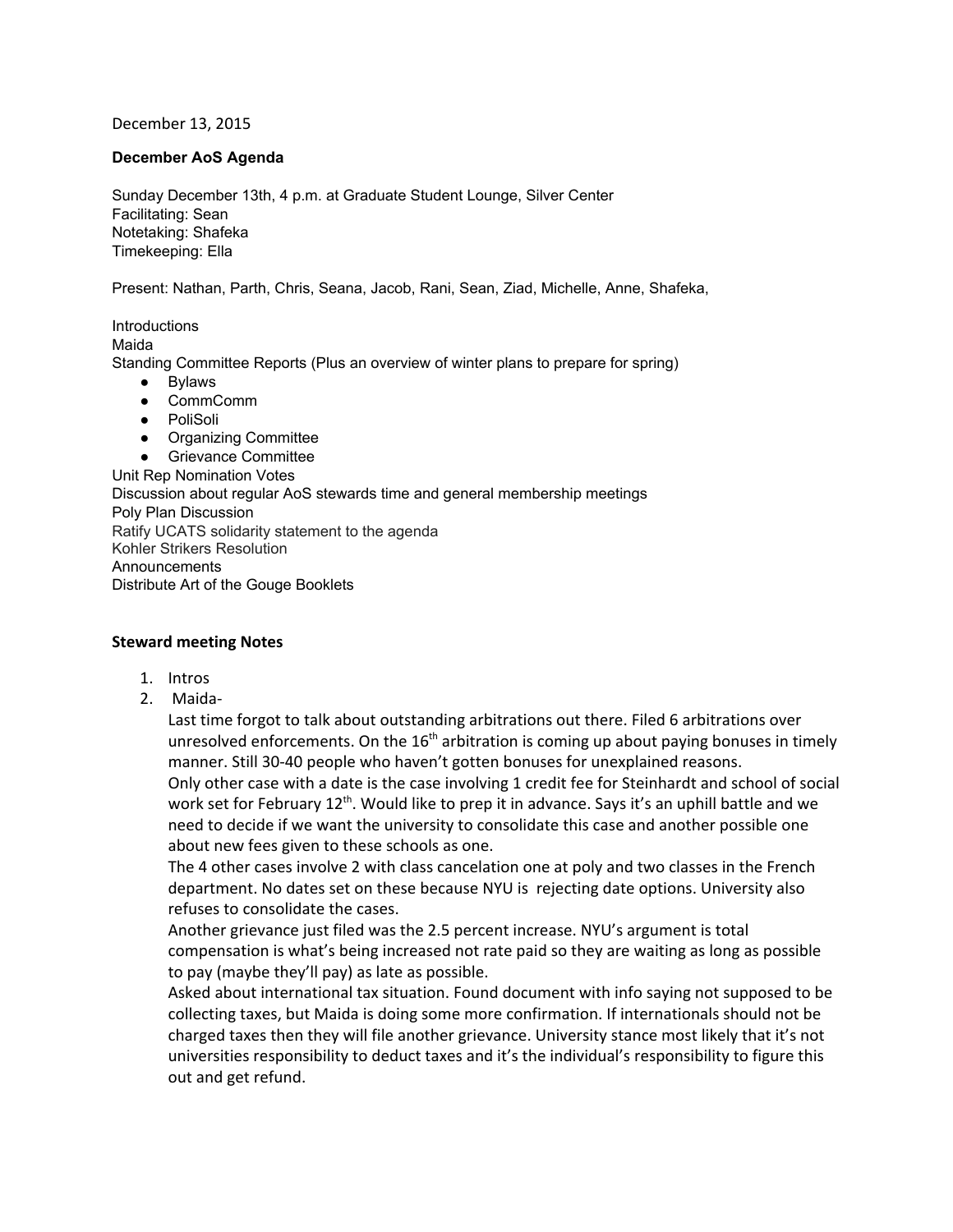Kohler workers was later on in the agenda, but we moved it up to discuss with Maida. The Kohler workers are on strike we want to know what we can do in solidarity. Maida knows of a support petition, but she can inquire if there is more people can do. TAA at univ wisc is collecting funds for the Kohler workers. Want to bring this up during local meeting this coming week to stand in solidarity.

# 3. Committee reports

### Communications-

FASP gave us copies of art of the Gouge. Plan is to drop a copy of this in all mailboxes. We are putting our newsletter in this when stuffing as well. Put in break rooms and other assorted places. Before or soon after break please make sure your departments get copies. Make sure to tell all people in department about childcare and dependant healthcare reimbursement fund. Childcare has gone out, but deadline for both funds is in January childcare the 31<sup>st</sup> and healthcare the  $8<sup>th</sup>$ .

## Organizing report-

Helped organize the walk of shame and distributing art of the gouge and rank and file distribution to 900 people. Started collecting signatures for their job campaign petition but stalled to figure out how to move forward. Things they want to focus on next semester is holding a training, trying to get more volunteer stewards and others on board and focusing efforts on getting more organizers.

### Contract enforcement-

Has no updates right now. Generally speaking though relating to unit rep trade off, as mentioned many ongoing arbitrations coming up.

#### Unit reps-

Grievance gazette is a good summary of all this. One nice victory was childcare was approved for nontraditional families. Figuring out how to go about things when grievance procedure is not timely and demoralizing.

#### Political solidarity-

Lots of work has been done in the last month. BDS organizing has been massive and it's done simultaneously with signing up people to sign cards. The plan is to continue in the beginning of next semester and at some point drop the referendum signatures at an assembly of stewards meetings and then start the referendum actions. We're also trying to get more GSOCers politicized has large turnout at AntiTrump Syrian refugee rally. We'd like to get the local more involved in political work.

4. Unit rep nomination votes

Congrats Nathan (12 votes), Ella (12 votes), and Paarth (13 votes). Ziyad is withdrawing due to departmental requirements that have suddenly come up. On the official ballot were Ella, Nathan, Parth, Abinof who wanted to withdraw but we did not have an official statement so kept him on (So sorry for butchering the spelling).

5. Discussion about stewards meeting time-We will send out an email with proposed times and do an online vote to keep a consistent day/time every month.